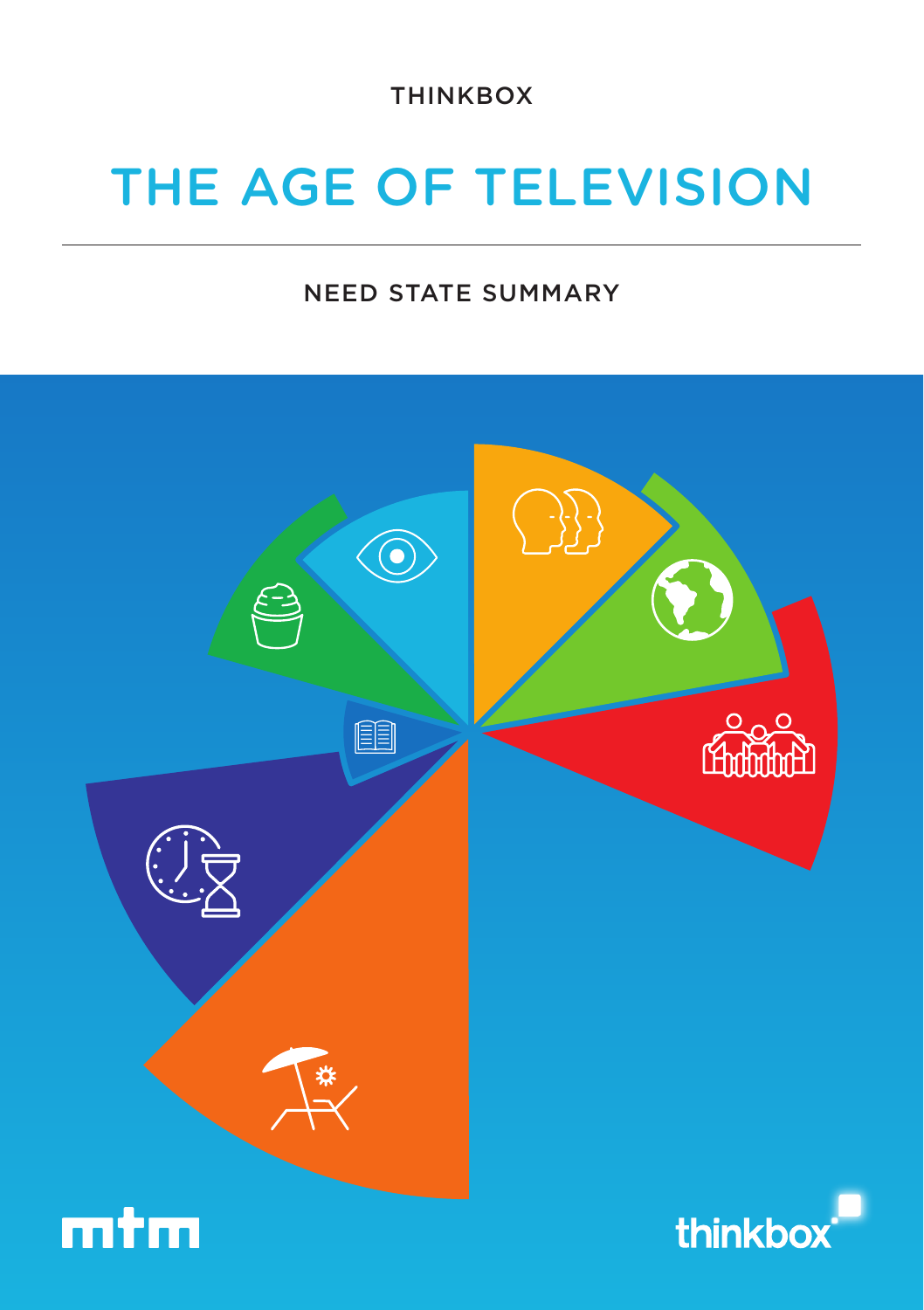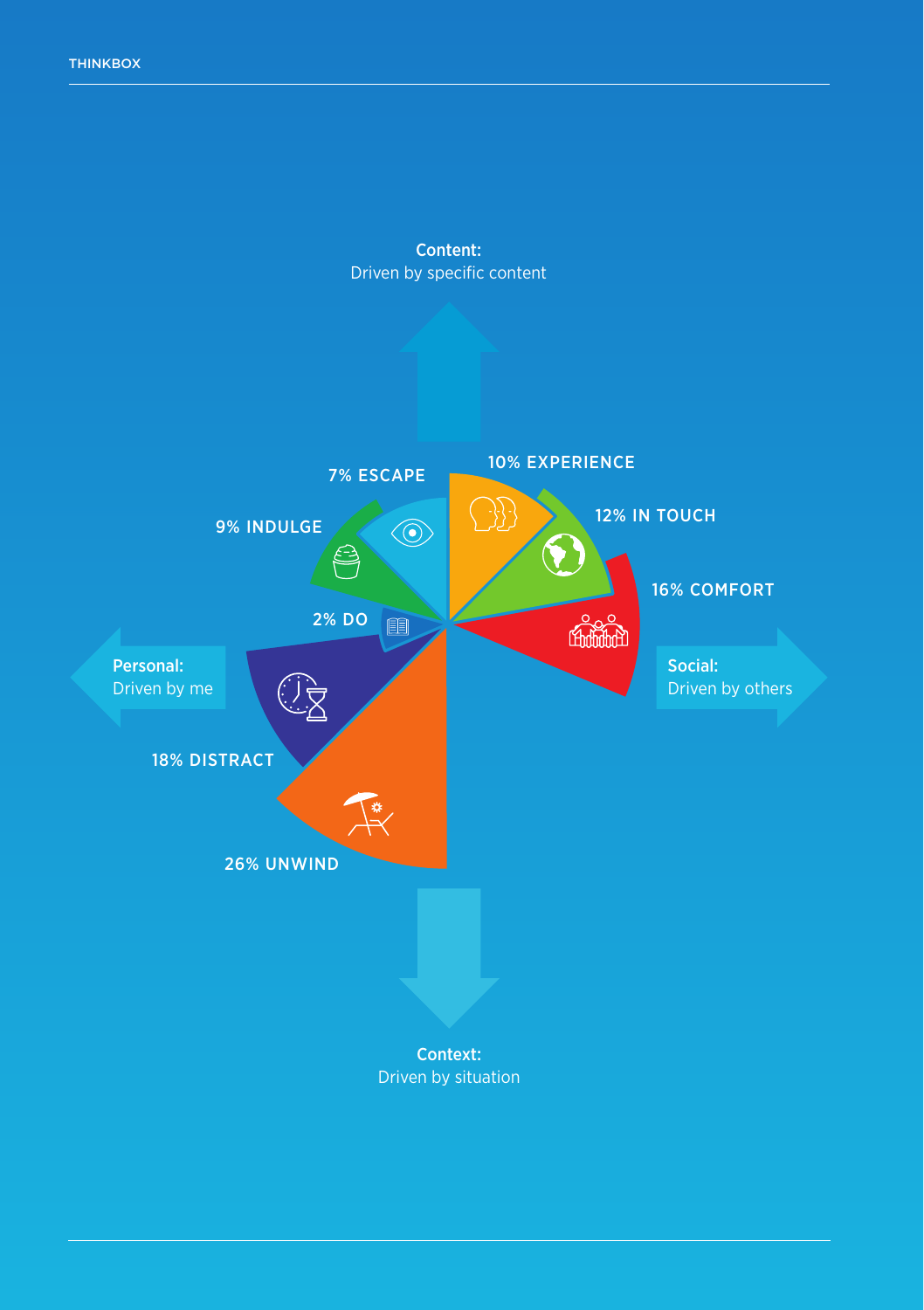

# The study

### 'The Age of Television' was conducted by research and strategy consultancy MTM, commissioned by Thinkbox

Its findings are based on qualitative analysis of 150 days of TV and video viewing filmed through camera glasses worn by 30 people, alongside a quantitative study of 6,000 people.

It explains the different reasons why people watch live TV, broadcaster on-demand TV, and subscription services like Netflix. It has also revealed why people use online video platforms like YouTube.

#### The 8 reasons we watch

There are 8 different 'need states' which people watch TV and video to satisfy.

This booklet provides some top-line detail across these need states; what's the driving context behind them; to what degree do different types of video satisfy these needs and what genres are most commonly chosen.

#### Key headlines

- —We watch different types of TV to fulfil our different viewing need states and broadcaster TV remains the most popular for all but one of these needs.
- Live TV excels at helping us stay in touch with the world and our desire to share viewing experiences with others.
- Online video like YouTube is popular for distraction and our more practical needs.
- Subscription VOD services such as Netflix are good at offering additional ways to escape through content like high end drama.

For more detail on The Age of Television research please visit thinkbox.tv.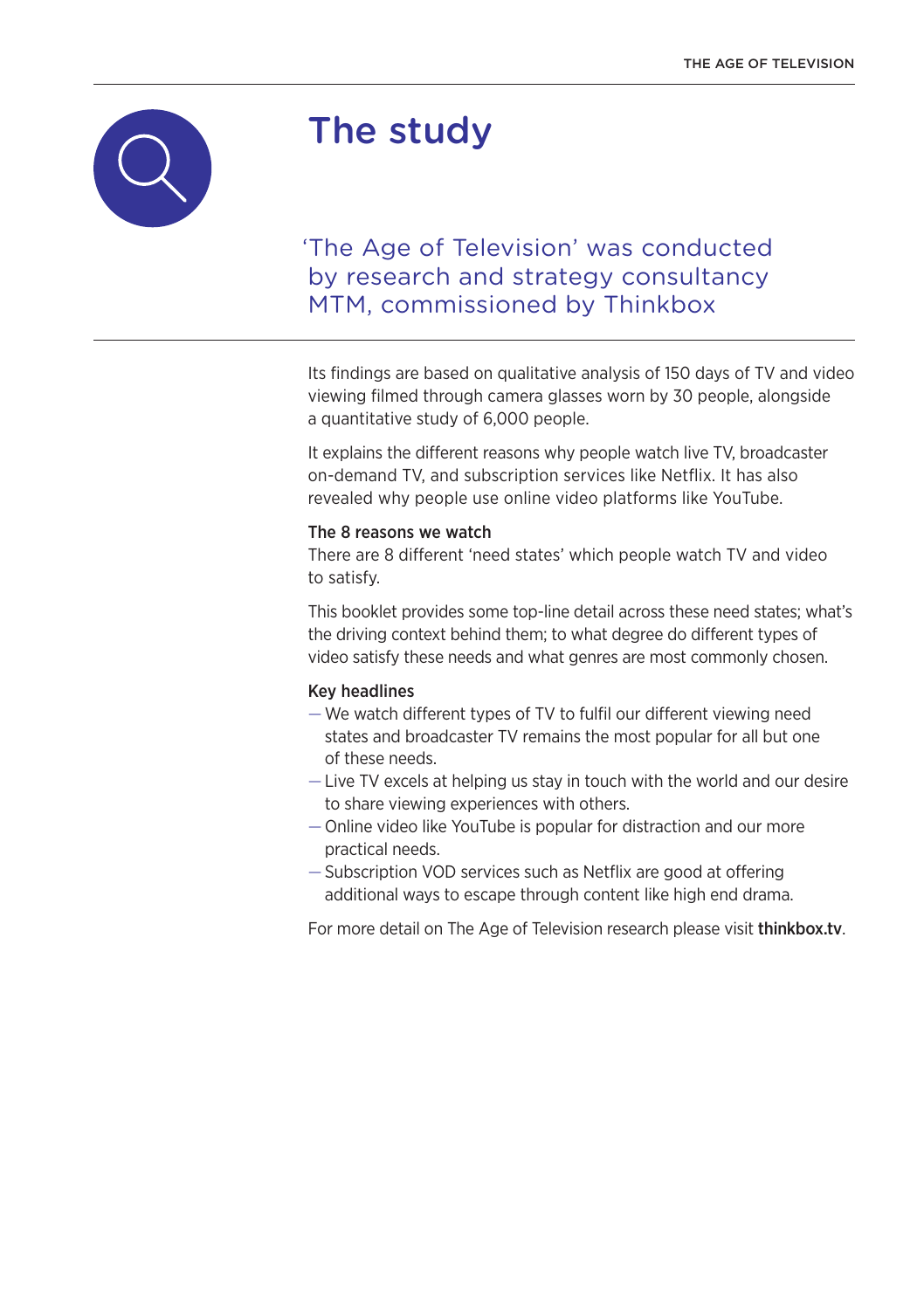

### Unwind 26% of all viewing time

The need to relax and de-stress from the pressures of the day, through familiar and undemanding content

### Breakdown by video type:



- Viewers are often tired, don't want to think too much and are looking for light-hearted content
- Content needs to be familiar and easy to watch
- Linear TV's EPG often first destination
- Low effort need state; playback TV, broadcaster VOD and subscription VOD tend to be secondary destinations for content
- In some contexts, online video is first destination for younger audiences (e.g. when in bed)

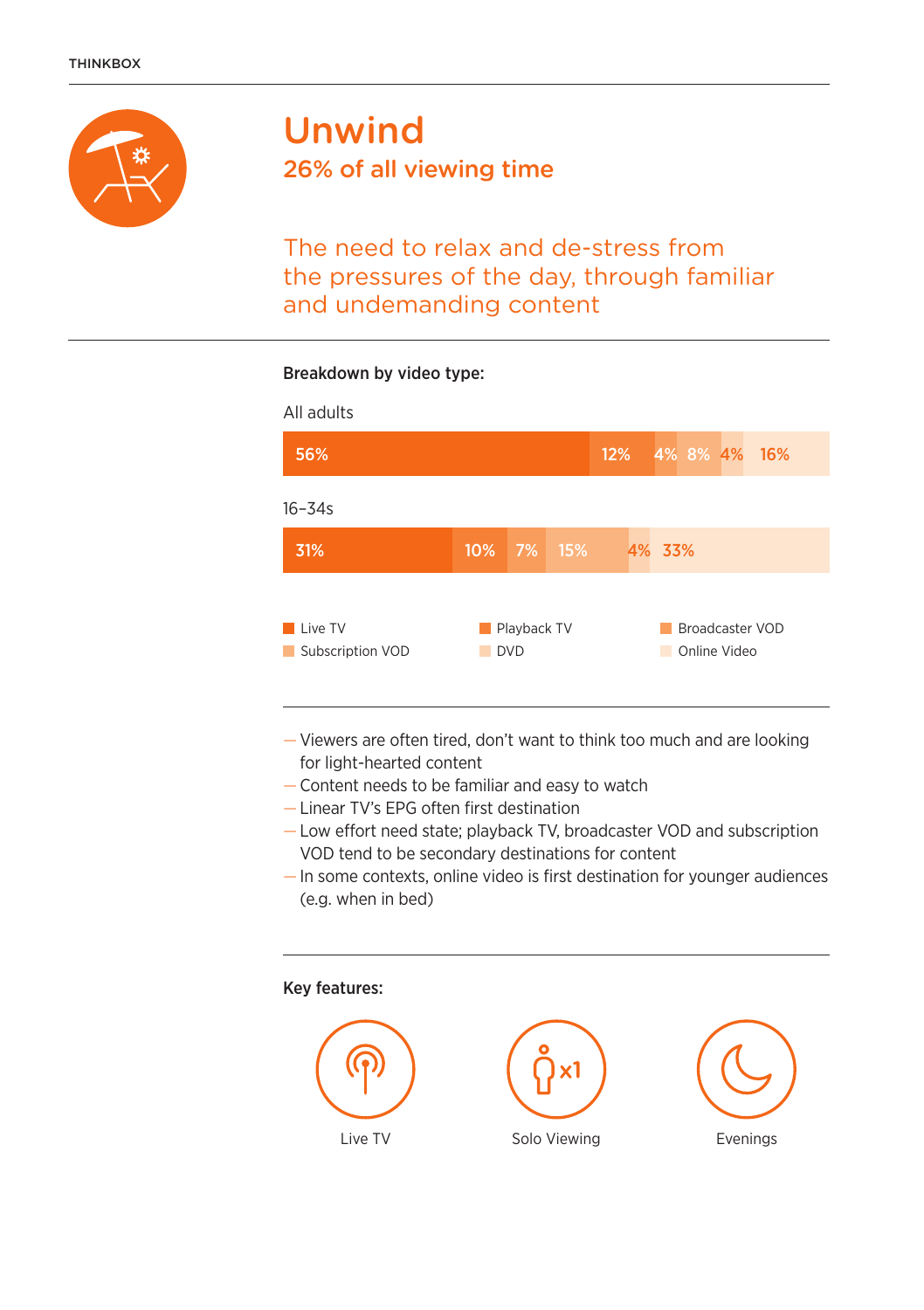

# **Distract**

18% of all viewing time

The need for instant gratification to fill time, counter boredom or provide a short break from other tasks

### Breakdown by video type:



- Viewers may be taking a break or filling time
- Instant gratification either through entertainment or information
- Often looking to lighten mood and put a smile on face
- Choice of platform influenced by context and time
- Short-form online video content covering a wide range of interests such as music, TV clips, gaming, comedy

Key features:

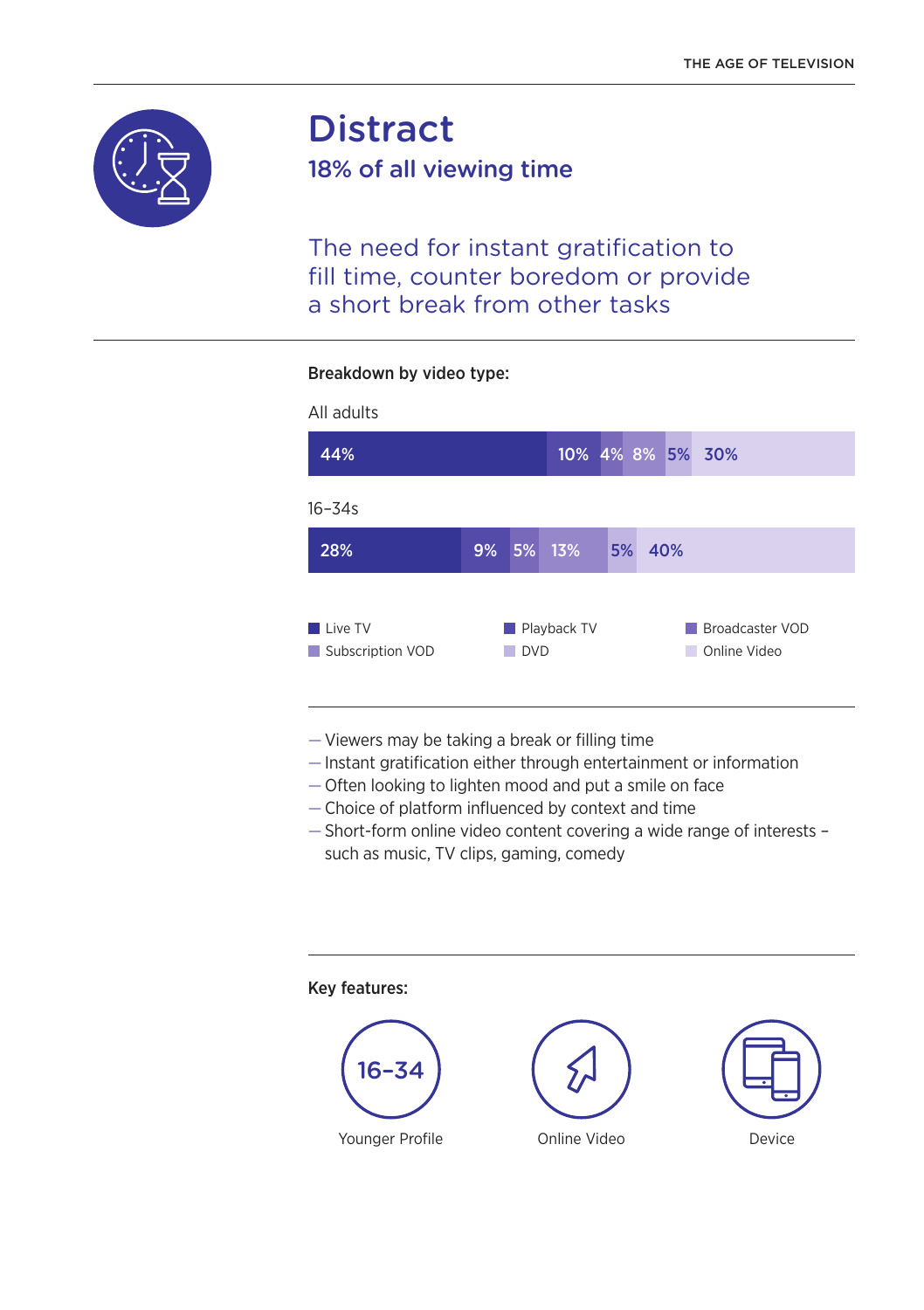

## Comfort 16% of all viewing time

The need for shared family / couple time, which tends to be served by familiar programmes and viewing routines

### Breakdown by video type:

| All adults                               |                           |  |  |     |              |                 |  |  |
|------------------------------------------|---------------------------|--|--|-----|--------------|-----------------|--|--|
| 62%                                      |                           |  |  | 14% |              | 4% 8% 4% 9%     |  |  |
| $16 - 34s$                               |                           |  |  |     |              |                 |  |  |
| 41%                                      | 10% 7%                    |  |  | 18% |              | 5% 20%          |  |  |
| <b>Live TV</b><br>Subscription VOD<br>m. | Playback TV<br><b>DVD</b> |  |  |     | Online Video | Broadcaster VOD |  |  |

- Viewers are relaxed and sociable
- The choice of content is sometimes a compromise and secondary to the household's desire to be able to watch something together
- Often served by familiar programmes which can cater to everyone
- Linear TV's EPG is often the first port of call most easy to navigate — Broadcaster VOD is the second destination for missed episodes or content selection
- 



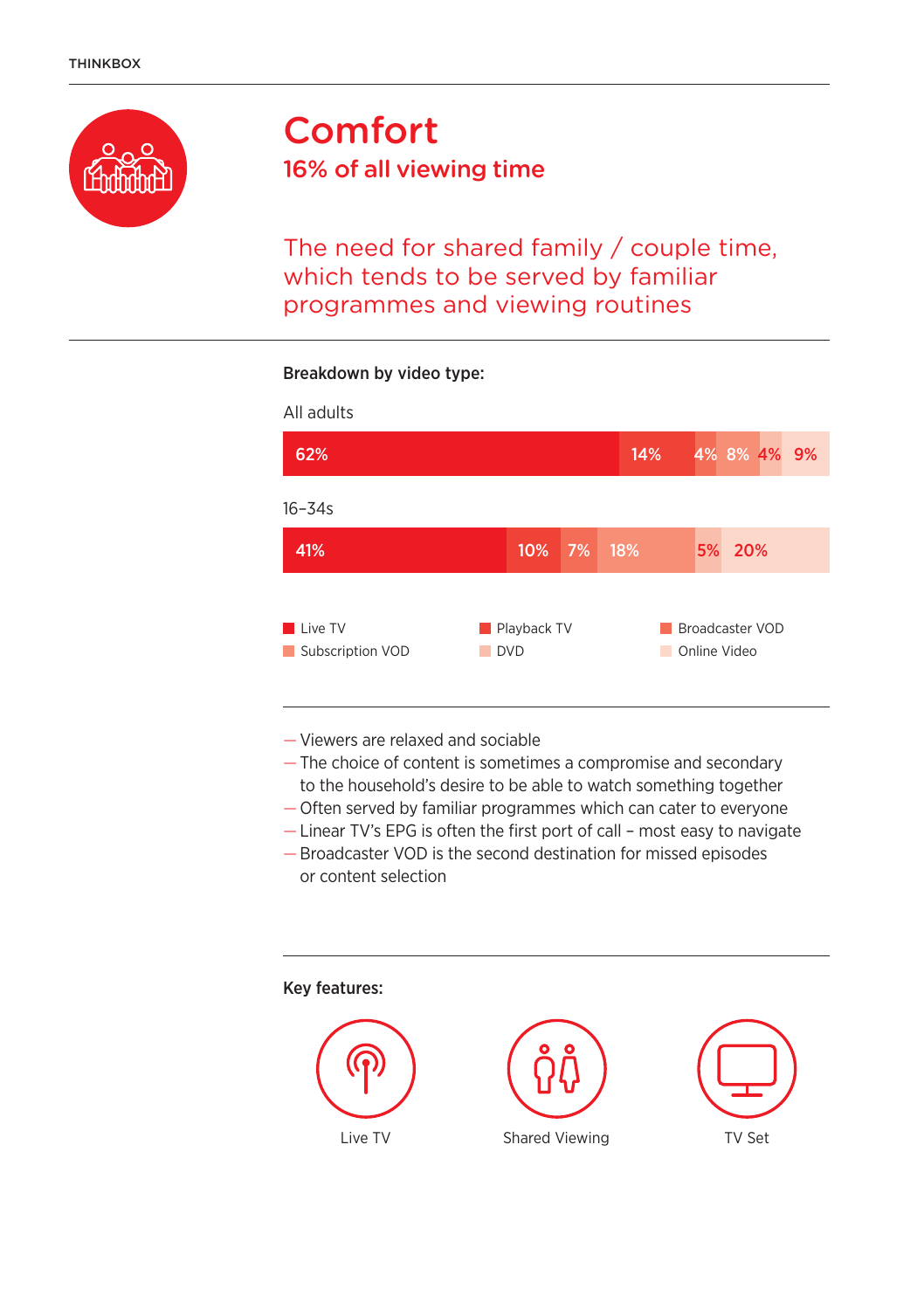

### In Touch 12% of all viewing time

The need to feel aware of what's happening in the world, by being informed about political, social and cultural events

### Breakdown by video type:



- For TV, viewers are engaged, interested and want to be informed
- Live TV is important for news and current affairs
- For online video, viewers can actively seek out news/current affairs or watch content which appears while scrolling
- Younger audiences find documentaries on-demand (often after checking the linear TV EPG)
- Content is thought-provoking and taps into current issues in an accessible way

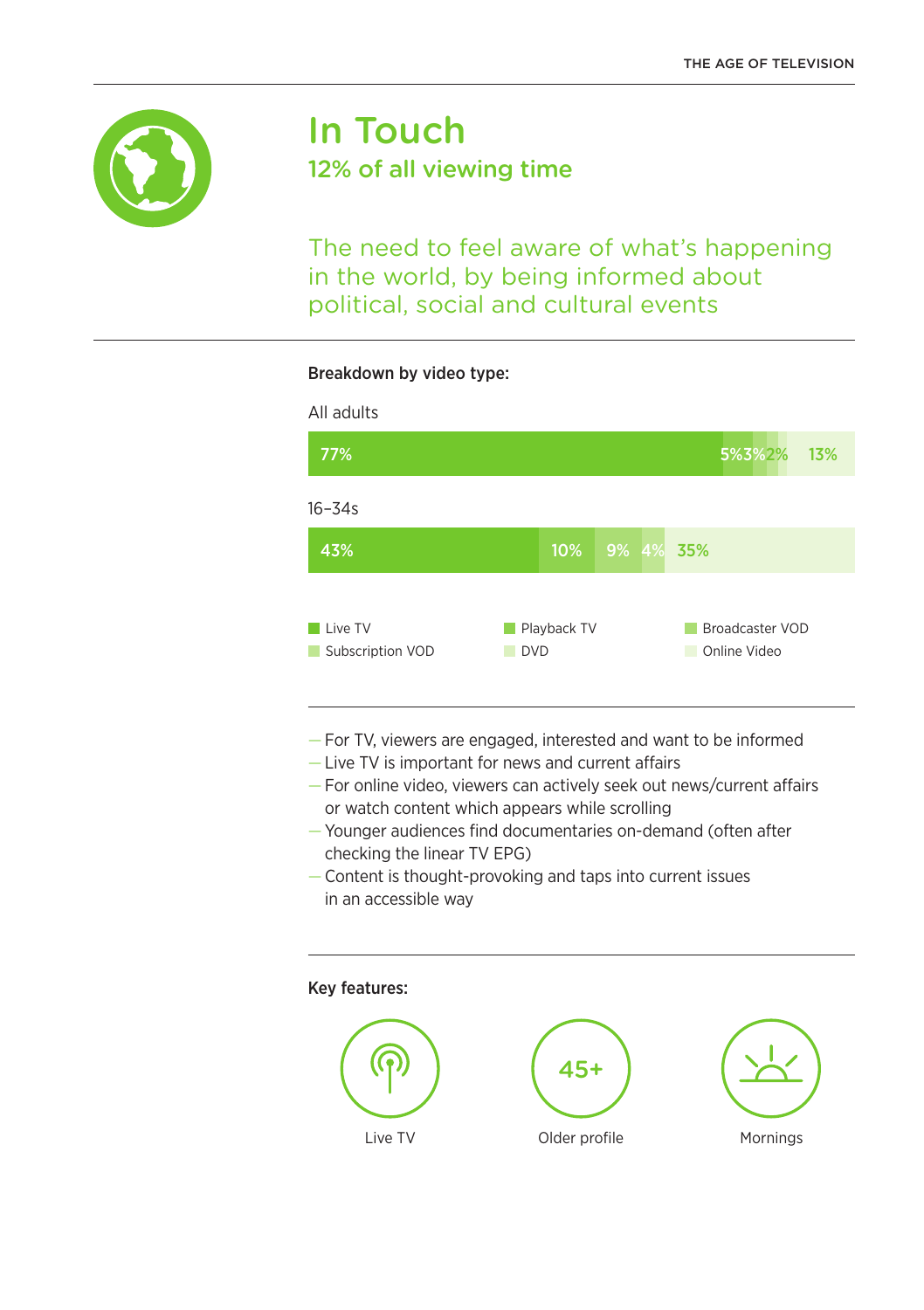

# **Experience** 10% of all viewing time

The need to feel part of a shared viewing experience, either by watching live or being able to participate in a wider social conversation

### Breakdown by video type:



- Desire to be part of a shared experience
- Not missing out is a key motivation for viewing
- Content has high production values and high profile talent
- Live TV is first choice for certain shared experiences e.g. biggest dramas, sport
- Creates talkability
- Appeals across age and gender

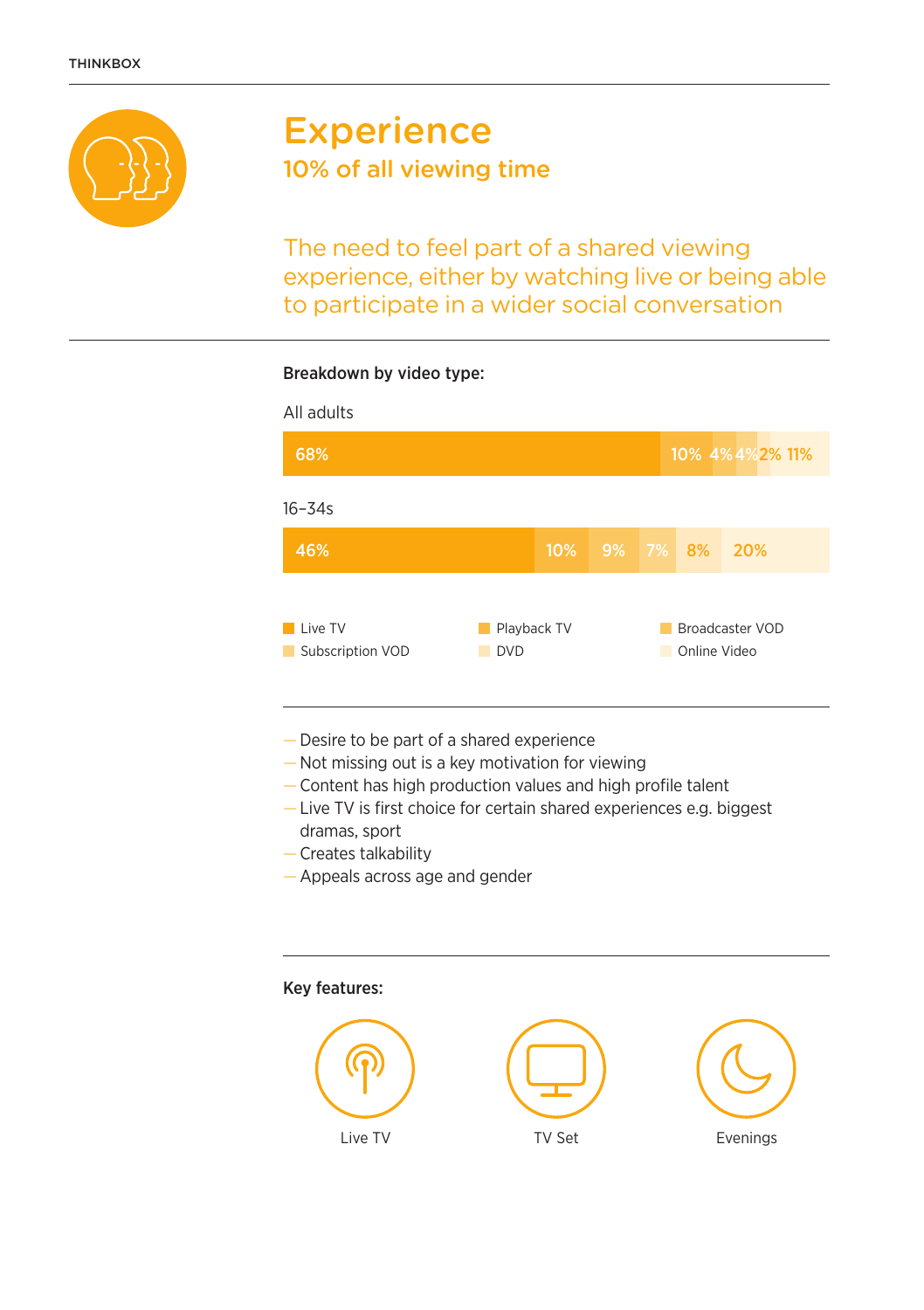

## Indulge 9% of all viewing time

### The need to pursue personal interests, hobbies and fulfil guilty pleasures

#### Breakdown by video type:



- Viewers are active, engaged and relaxed
- Moment is viewed as 'my time'
- Fulfils a personal viewing need
- Content choice varies by context, age-group and interests of viewer
- Content is long form in addition to short online video covering a huge range of topics
- Niche documentaries and UK/US reality series are popular

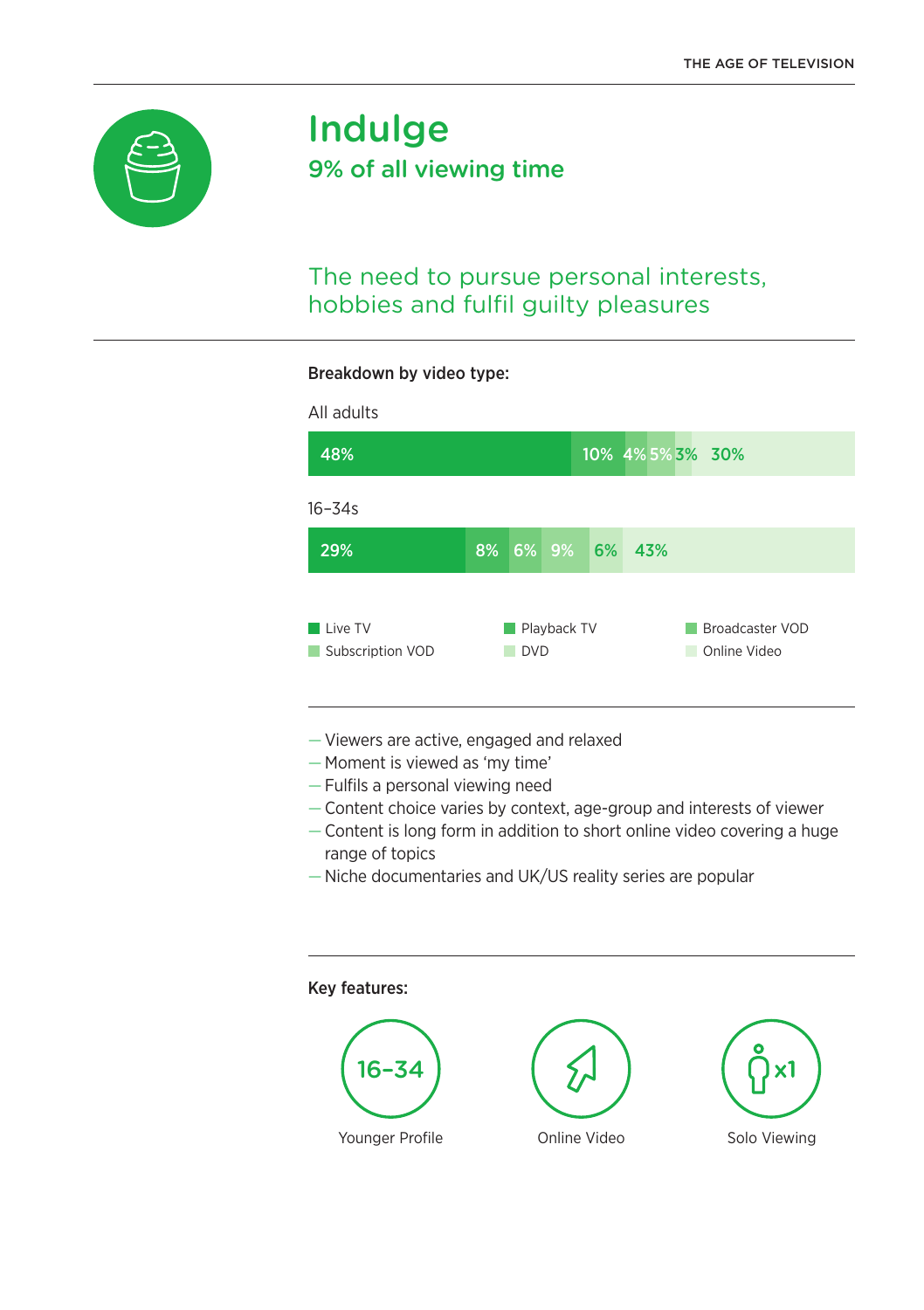

# Escape

7% of all viewing time

The need to lose yourself in another world and become fully immersed in highly involving and engaging content

### Breakdown by video type:

| All adults                                |     |            |             |           |              |                 |  |
|-------------------------------------------|-----|------------|-------------|-----------|--------------|-----------------|--|
| 44%                                       |     |            | 17%         | 5% 10% 7% |              | 16%             |  |
| $16 - 34s$                                |     |            |             |           |              |                 |  |
| 24%                                       | 14% |            | 6% 22%      | 3% 31%    |              |                 |  |
| <b>Live TV</b><br>Subscription VOD<br>l a |     | <b>DVD</b> | Playback TV |           | Online Video | Broadcaster VOD |  |

- Viewers looking to 'lose themselves' in the content
- Content has high production values, high profile talent and engaging or complex storylines
- Platform choice is driven by where the content is available to view
- Volume of content and flexibility of viewing are important (e.g. box sets)
- Can be British or American content

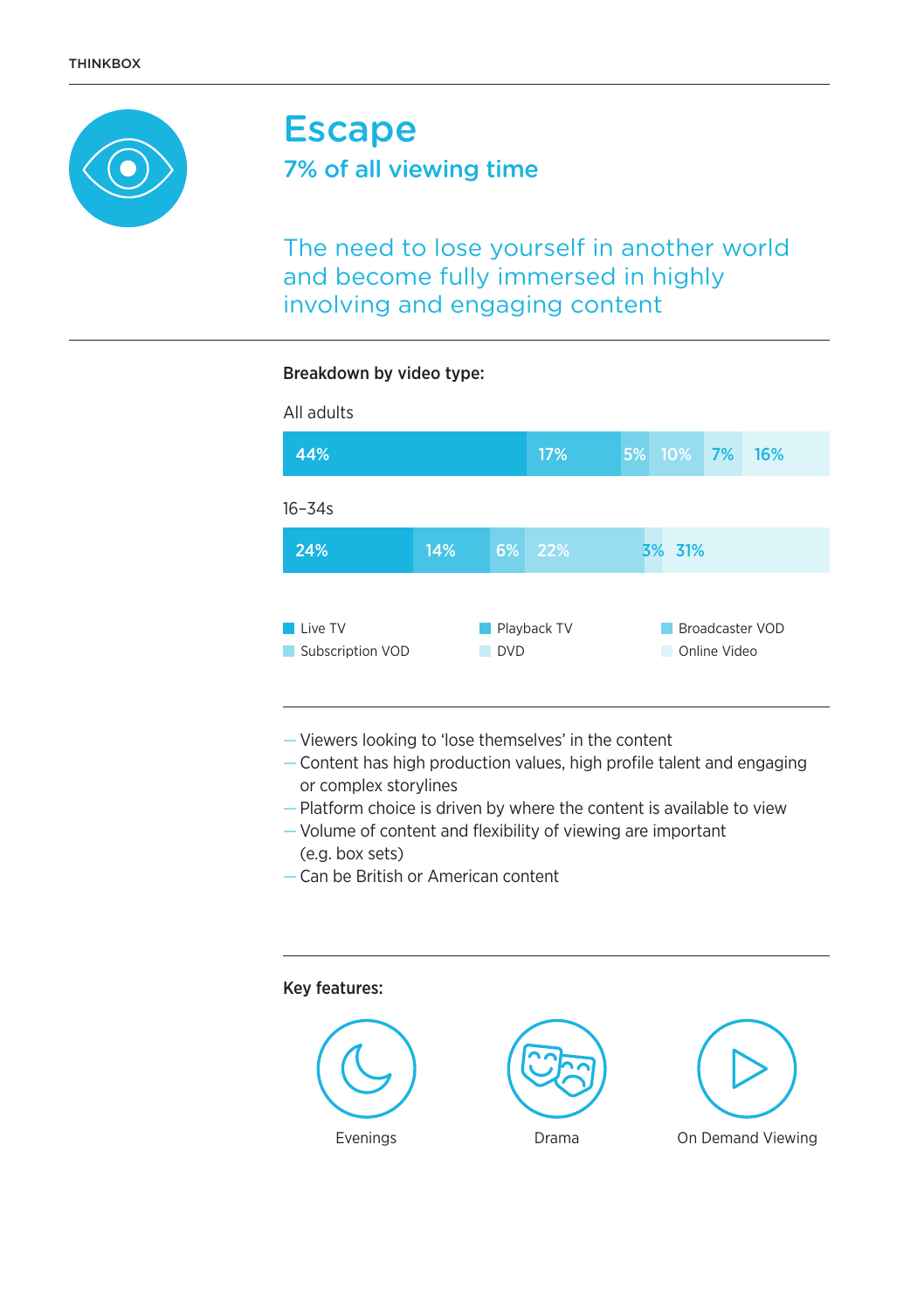

### Do 2% of all viewing time

The need to find useful information that can be practically applied to any area of life

#### Breakdown by video type:



- Focussed and task / goal-orientated
- Often met through short-form video content
- Instructional / how-to videos
- YouTube is first destination for many
- Covers huge variety of everyday tasks and needs
- Production values and quality are not priorities